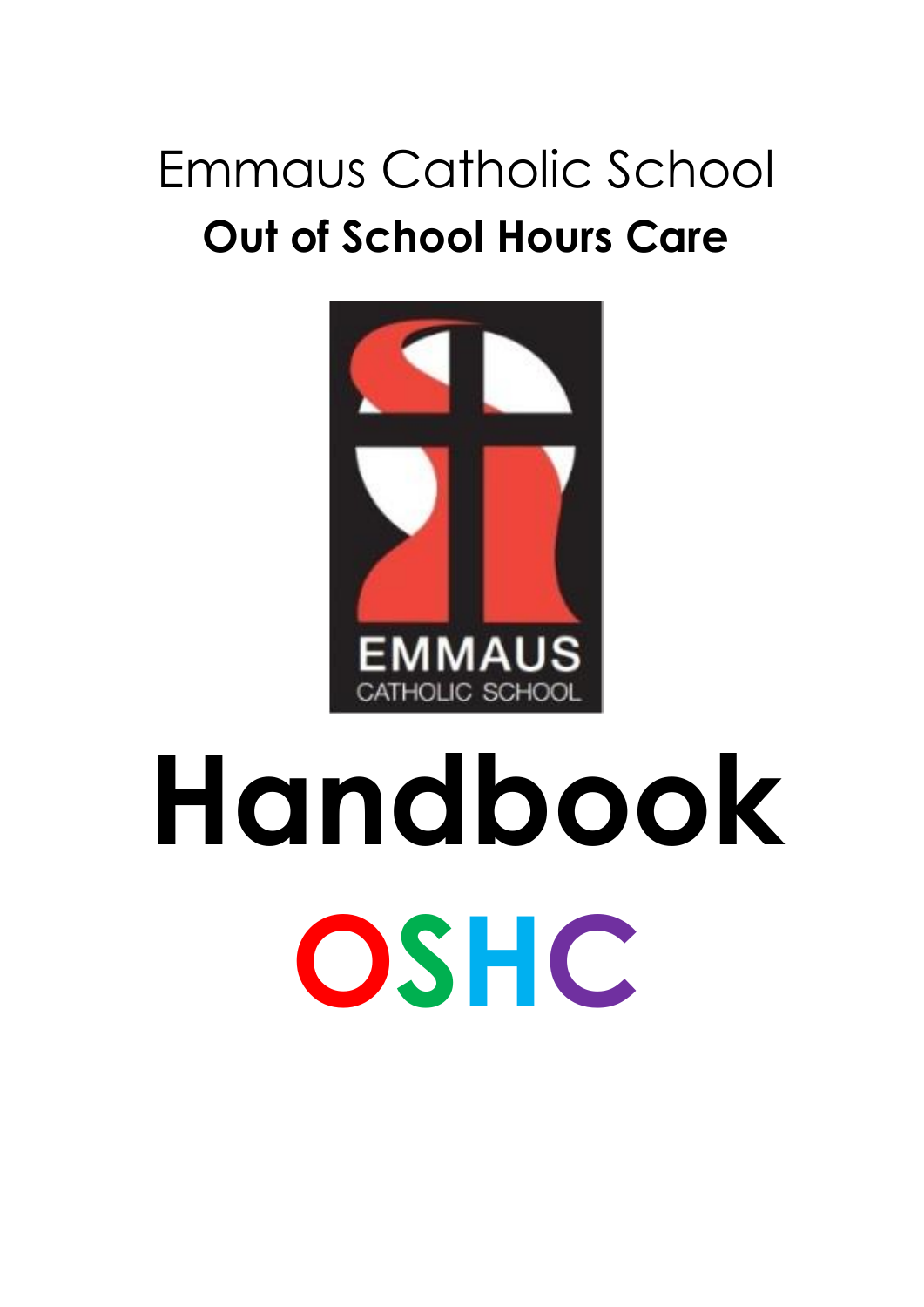# Contents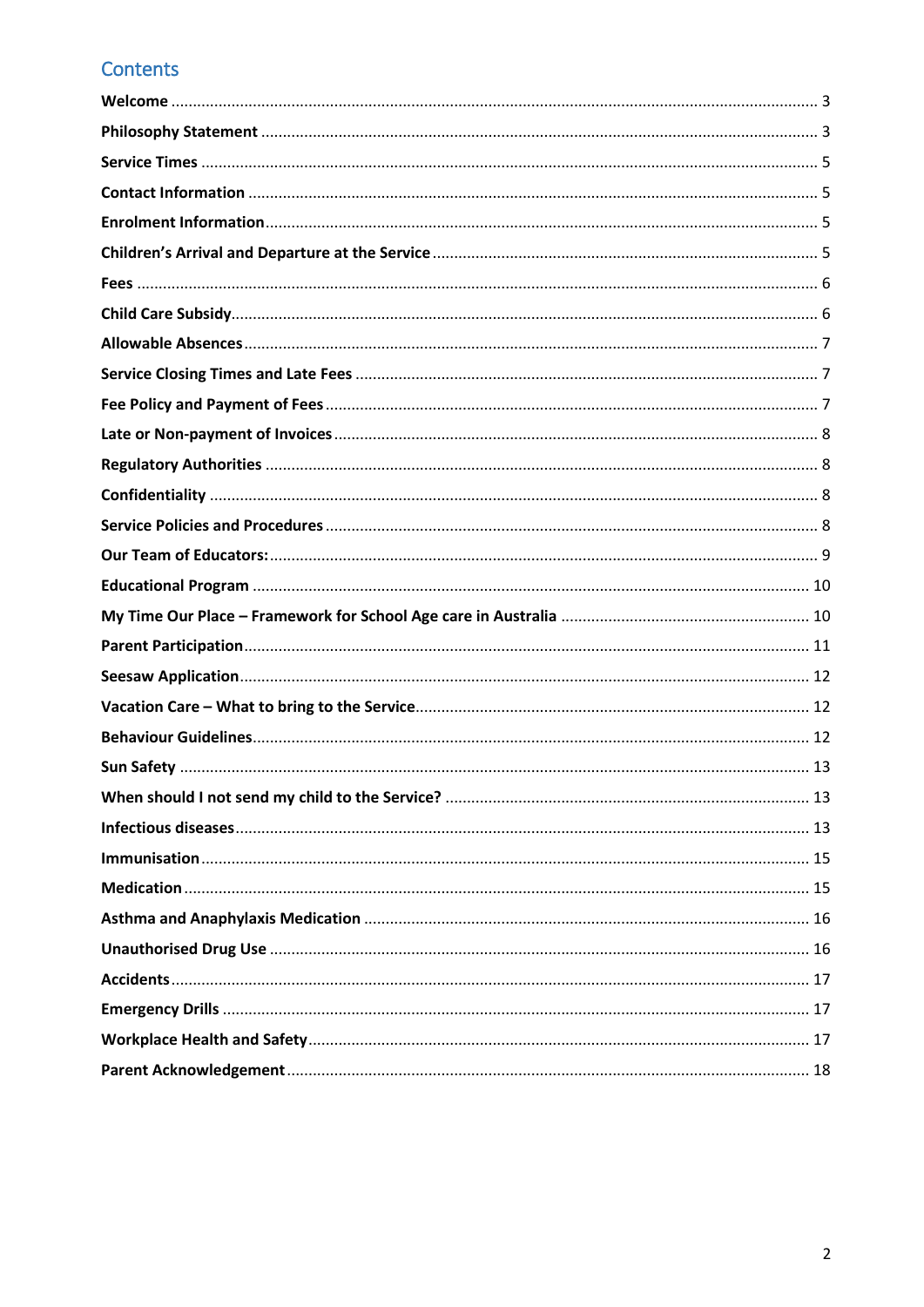# <span id="page-2-0"></span>Welcome

Our parent handbook explains imperative information you will need whilst your child is in attendance at our service.

We strongly recommend you read the information provided and ask questions to confirm your understanding of how the service operates. You will be required to sign and return the form on the last page of this handbook to confirm you have read and understood the information in this booklet.

We have an open door policy. You and your family are welcome to visit our service at any time.

# <span id="page-2-1"></span>Philosophy Statement

At Emmaus Catholic School, we believe that every child is created in God's image and as such is capable and deserving of the upmost respect.

The Emmaus OSHC service strives to enable students to learn and have fun in a safe and nurturing environment.

We value and support the role of families and work to build strong relationships with students and their families whilst caring for the social, physical and emotional well-being of every child.

We use the 'My Time, Our Place - framework for school age care in Australia', to provide children with opportunities to maximise their potential and develop a foundation for future success in life.

#### We value:

- Children and their rights
- Learning and a high quality educative care programme
- Relationships between students, educators and families
- Families
- Fun

#### We are committed to:

- Providing a high quality, educative program that is fun and encourages student agency and collaboration.
- Engaging students through their interests, curiosity and creativity
- Offering students healthy and appealing meal and snack options
- Supporting families in their role as primary educators and caregivers
- Including and welcoming all students and families with diverse backgrounds and learning needs
- Facilitating efficient communication
- Ensuring that the environment and resources are orderly, safe, clean and inviting
- Developing a Management Committee that includes parent reps, OSHC Director, Principal and Finance Officer
- Maintaining the safety and well-being of all students
- Employing quality staff who enjoy engaging with children and developing themselves as educators
- On-going improvement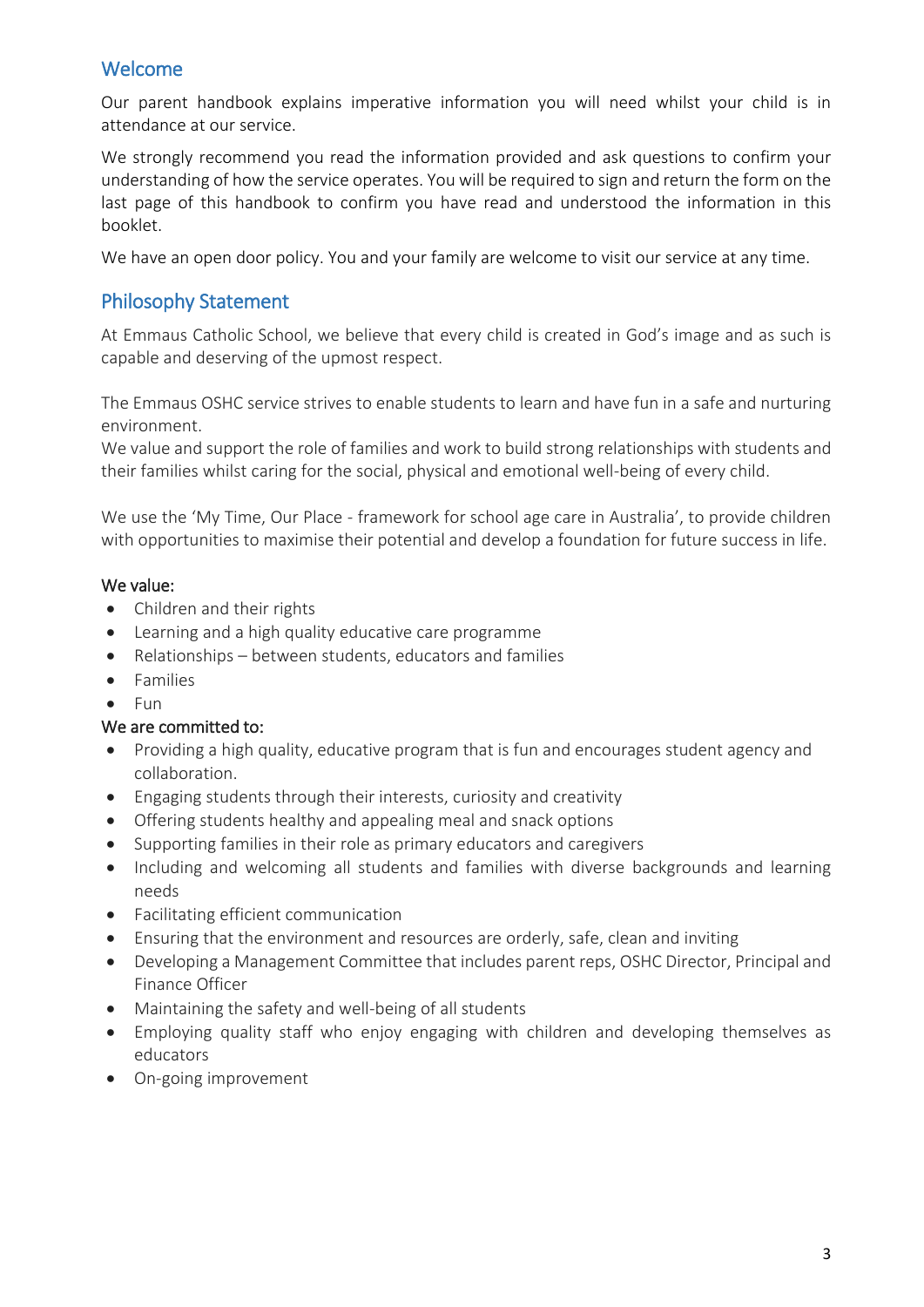#### This means:

This philosophy statement underpins the decisions, policies and daily practices of the Emmaus OSHC Service and staff members and assists in planning, implementing and evaluating quality experiences for students. It reflects a shared understanding of the service with children, families and the Emmaus Catholic School community. In our service, children will be given agency wherever possible and encouraged to pursue their interests and passions. Children have the right to equitable access and participation in the service delivery and we work to ensure that the individual and cultural identity of all children is recognised, respected and celebrated.

We work in collaborative partnership with families, supporting them as first educators. Management ensures parents receive regular communication regarding their child's learning and have access to all information relating to the service including all policies and procedures.

All the Educators in our OSHC service are committed to providing a safe, secure, friendly and engaging environment for all children. It is our aim as a team to build a strong relationship with the whole school community and wider local community. At Emmaus, we strive to create an OSHC Service that exceeds family and student expectations and the National Quality Standards.

This Philosophy has been developed in consultation with the families, staff members and management of the service and will be reviewed at least every year or as necessary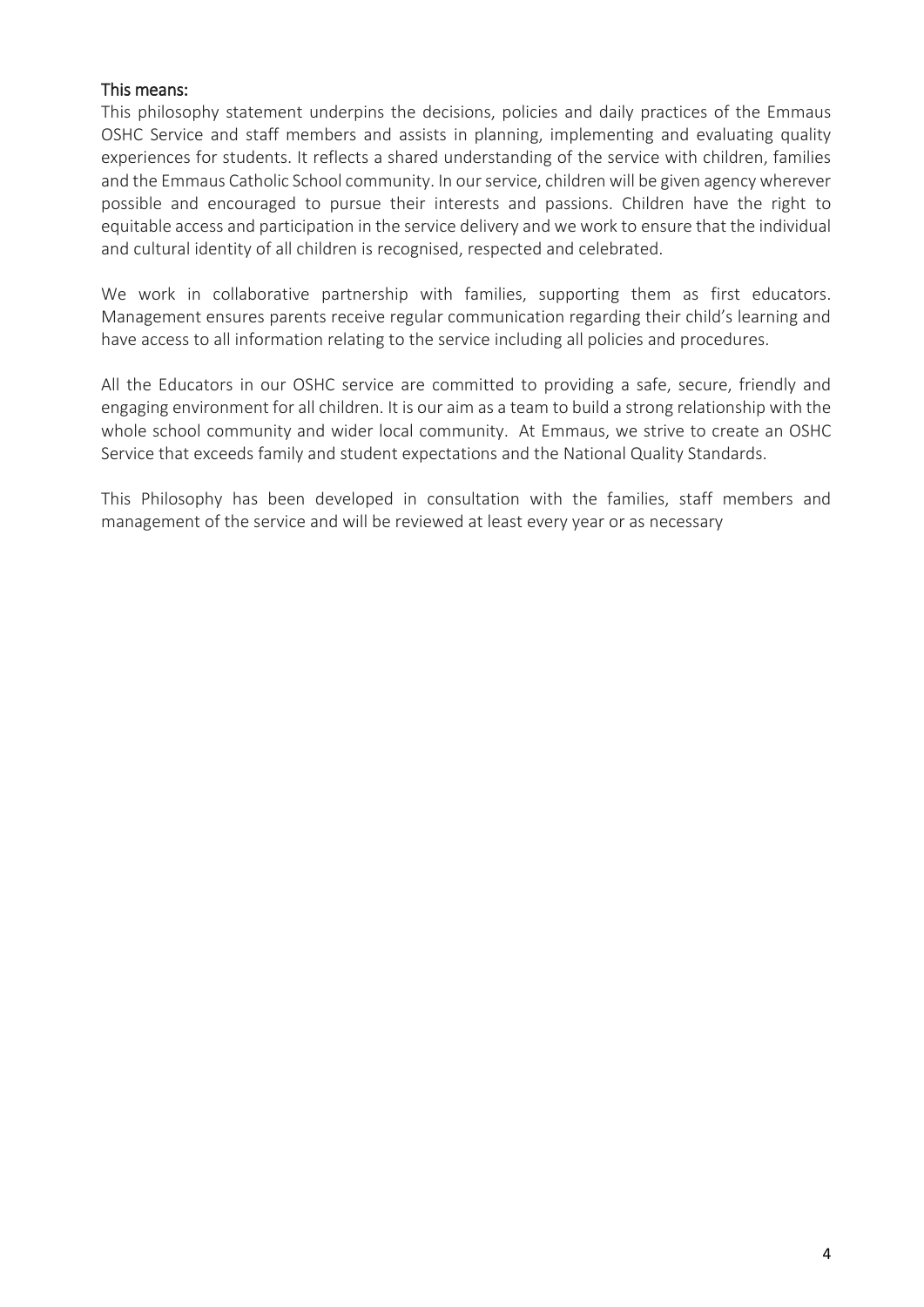# <span id="page-4-0"></span>Service Times

Our Service Times are Monday to Friday during the school terms.

Before School Care: 6.45am – 8.30am

After School Care: 3.05pm – 6.30pm

These hours are non-negotiable, they are to be adhered to as a compliance matter.

Vacation Care is run during the school holidays and Pupil Free Days from 6.45am – 6.30pm. There is no minimum number of students required for OSHC to run.

OSHC is located in the Early Years Learning Area

# <span id="page-4-1"></span>Contact Information

Service Phone: 0438 444 714 Service Email: [oshc@emmaus.catholic.edu.au](mailto:oshc@emmaus.catholic.edu.au) OSHC Director: Nicole Philipson Approved Provider: Emmaus Catholic School

# <span id="page-4-2"></span>Enrolment Information

Prior to commencing at our service, you are required to complete all enrolment documentation. Without a completed enrolment form, children cannot attend the service. If information on the enrolment form is missing, this may affect your OSHC fees.

We ask that you contact the school or OSHC service to enquire about completing a form, if you are new to Emmaus or OSHC, as the form is required to be filled out through the fullybooked website.

# <span id="page-4-3"></span>Children's Arrival and Departure at the Service

For safety and security reasons, ALL children must be signed in on arrival and signed out on departure by the approved adult that is accompanying them. As the attendance record is a legal document, the actual times of signing in and out must be recorded and the person signing the child in and out is required to sign in the space provided.

No child will be allowed to leave the service with a person who is not nominated on the enrolment form, unless prior arrangements are made with the Director. Written authorisation is required for short-notice changes.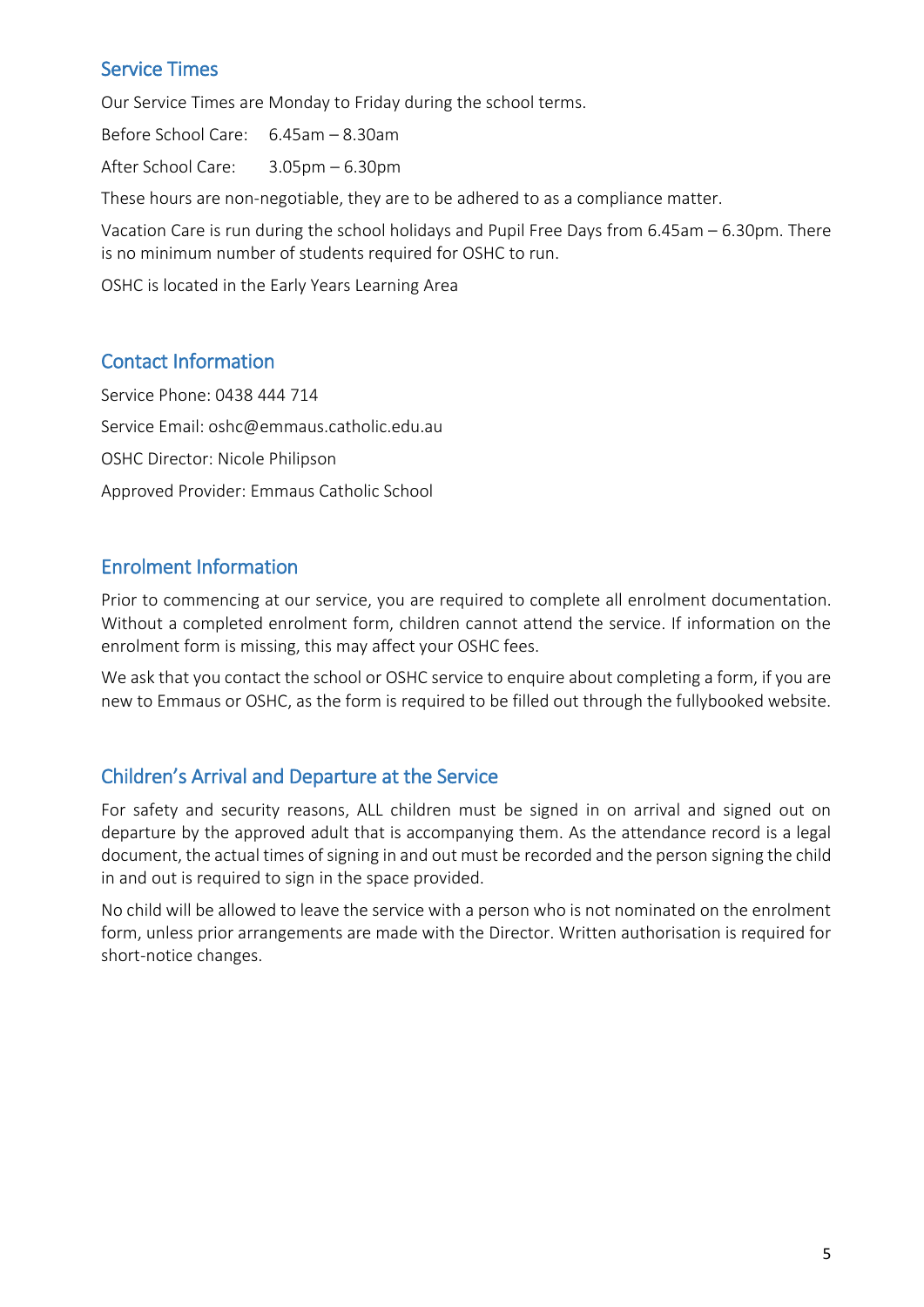#### <span id="page-5-0"></span>Fees

#### Our full fee for Before School Care is:

| Permanent bookings: \$16 per session                                                           |                  | Half session: Permanent |        | \$9 (from 7.45am)     |
|------------------------------------------------------------------------------------------------|------------------|-------------------------|--------|-----------------------|
| Casual bookings:                                                                               | \$19 per session |                         | Casual | \$10.50 (from 7.45am) |
| For a booking to be classified as <i>permanent</i> it must re occur weekly for a term minimum. |                  |                         |        |                       |

## Our full fee for After School Care is:

Permanent bookings: \$24 per session Casual bookings: \$27 per session

Our full fees for Vacation Care is as follows:

| In House Day: \$60   | Half session: \$30 |  |
|----------------------|--------------------|--|
| Incursion: \$70      | Half session: \$35 |  |
| Excursion: \$80      |                    |  |
| Pupil Free Day: \$60 | Half session: \$30 |  |

Fees quoted are before the Child Care Subsidy (CCS) has been applied.

On enrolment, we require Centrelink CRNs for yourself and your child so we can register the enrolment and attendances, and ensure that you receive maximum entitlements.

# <span id="page-5-1"></span>Child Care Subsidy

The Child Care Subsidy (CCS) is available from Centrelink. Centrelink will assess parents' eligibility criteria which will be used to determine the amount of assistance each family will receive. If you meet eligible requirements, the CCS is paid to Emmaus OSHC where it is automatically deducted from your fees.

Further information in relation to the Child Care Subsidy can be found at <https://www.humanservices.gov.au/individuals/services/centrelink/child-care-subsidy> .

# **Cancellations**

*Permanent bookings* may be cancelled with one weeks' notice. *Casual bookings* may be cancelled on the day up until 12pm. Late notice will incur full session fees - due to staffing, cancellations must be in writing via email, [information@emmaus.catholic.edu.au](mailto:information@emmaus.catholic.edu.au) or [oshc@emmaus.catholic.edu.](mailto:oshc@emmaus.catholic.edu)au .

# **Bookings**

Children may be booked in on a casual or permanent basis (cost difference applies see 'fees'). All bookings must be in writing, email or hard copy booking sheet in the front office or the OSHC office. Casual bookings can be made on the day up until 3.05pm by emailing the school on information@emmaus.catholic.edu.au.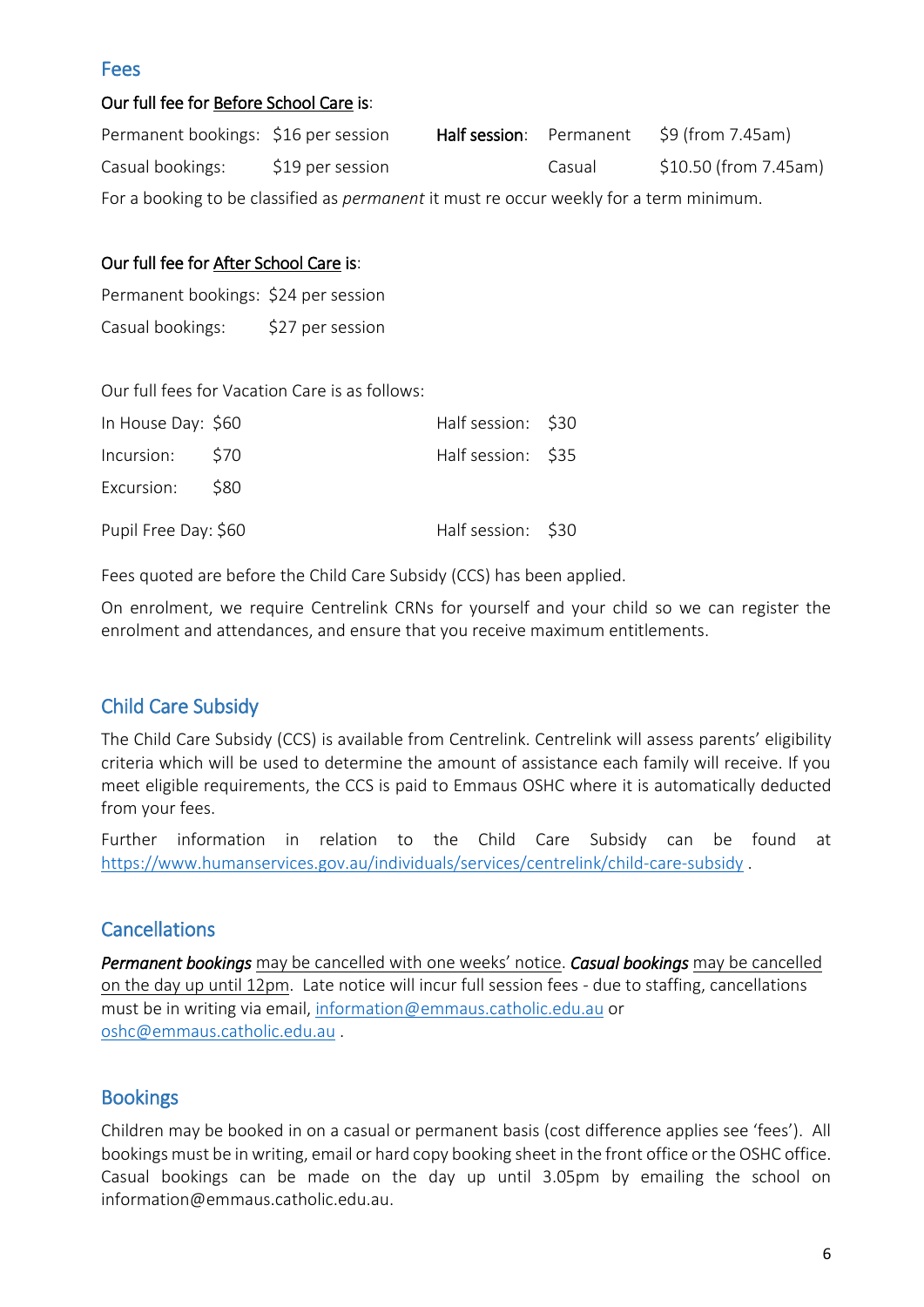# <span id="page-6-0"></span>Allowable Absences

The Child Care Subsidy will be paid for any absence from approved care your child attends for up to 42 days per child per financial year. Additional absences beyond 42 days for certain reasons may be approved, however evidence may be required.

Public holidays will be counted as an absence if the child would normally have attended the service on that week day, and fees have been charged for that day for the child. You can access your child's absence record on your online statement by selecting "View Child Care Details and Payments" on your Centrelink Online Account.

# <span id="page-6-1"></span>Service Closing Times and Late Fees

The Service closes at 6.30pm. In accordance with national regulations and licensing, we are not permitted to have children in the service after 6.30pm. A late fee is incurred for children collected after 6.30pm.

The late fee is \$15 per child for every 15 minutes or part thereof and will be added to your next account, ie \$1 per minute. The late fee is strictly adhered to, as a staff member must remain with your child until collection.

If we are unable to contact either the parent or a person nominated by the parent on the enrolment form to arrange collection of the child/children within an hour of the Service closing, we will contact Department of Communities and Social Inclusion and the Police who may take responsibility of your child.

# <span id="page-6-2"></span>Fee Policy and Payment of Fees

As the enrolling parent/guardian you are responsible for payment of the account in full, on time and as invoiced. This is the case whether or not the Child Care Subsidy or any other assistance is deducted from your fees.

Our trading terms for payment are strictly within 12 days of the account being issued. The amount to be paid is shown on the invoice/statement as "Outstanding Debt \$xx.xx".

Accounts are issued fortnightly with payment in full due within 12 days. Your account will be overdue if not paid within the 12 days.

Fees may be paid by one of the following methods only:

1. Direct deposit from your bank to ours:

Bank: NAB BSB: 085 005 Account Number: 456083799

Account Name: Emmaus Catholic Primary School

Reference: OSHC and the account holder's surname, eg OSHC Smith

2. Pay in the Emmaus Front Office via cash/cheque/eftpos.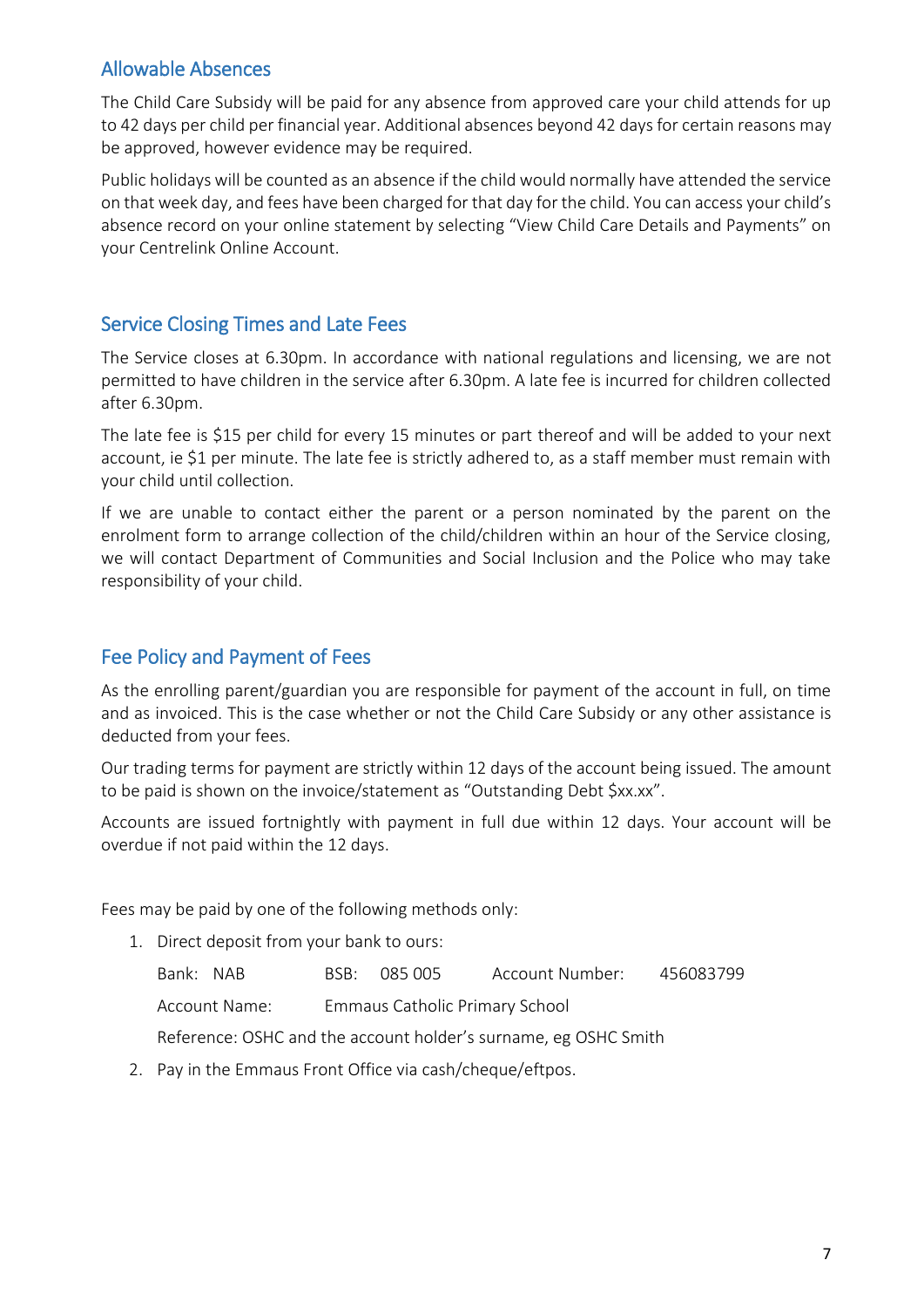# <span id="page-7-0"></span>Late or Non-payment of Invoices

If you are unable to make payment in full, you should contact us immediately as we may be able to make alternative payment arrangements for you.

If you are late making payments or payments do not adequately cover the cost of fees, we will suspend a child's attendance until the account is brought into credit.

Following failed attempts by us to contact you, or if an agreed payment arrangement is not honoured your account will be handed to our collection agency which will actively seek all monies owed. Children will not be permitted to attend any sessions until outstanding fees are paid in full.

If it is necessary to engage a debt collection service, notification will be forwarded to Mercantile Collection Services. You will be responsible for the payment of any additional expense incurred. This will include any costs incurred from Mercantile Collection Services, plus administration costs and or the cost of any legal proceedings. We also advise this may affect your credit rating.

Any queries regarding your account of payment of fees can be made to Vickie Richardson, phone 8322 7211.

# <span id="page-7-1"></span>Regulatory Authorities

Our Service complies with the National Quality Framework (NQF) including the National Quality Standard (NQS), the Early Years Learning Framework, My Time Our Place Framework and the National Regulations (Education and Care Services National Regulations).

Our Service is regulated by the national body for early education and care – The Australian Children's Education and Care Quality Authority (ACECQA) as well as Catholic Education South Australia. To contact our Regulatory Authority, please refer to the contact details below.

Education Standards Board:

Phone: 8226 0077 Email: [eecsb.nationalqualityframework@sa.gov.au](mailto:eecsb.nationalqualityframework@sa.gov.au)

Website: [www.esb.sa.gov.au](http://www.esb.sa.gov.au/)

Catholic Education South Australia

Phone: 8301 6600 Email: [director@cesa.catholic.edu.au](mailto:director@cesa.catholic.edu.au)

Website: www.cesa.catholic.edu.au

#### <span id="page-7-2"></span>**Confidentiality**

We are committed to protecting your privacy. We support and are bound by privacy laws and strict confidentiality is maintained at all times.

#### <span id="page-7-3"></span>Service Policies and Procedures

You will find a copy of our service policies and procedures on the school website (www.emmaus.catholic.edu.au). We expect our staff and families to adhere to our policies and procedures at all times to ensure we maintain compliance, and abide by the National Law and Regulations.

Educators cannot make exceptions for individuals unless the Director doesso on account of serious and/or unusual circumstances.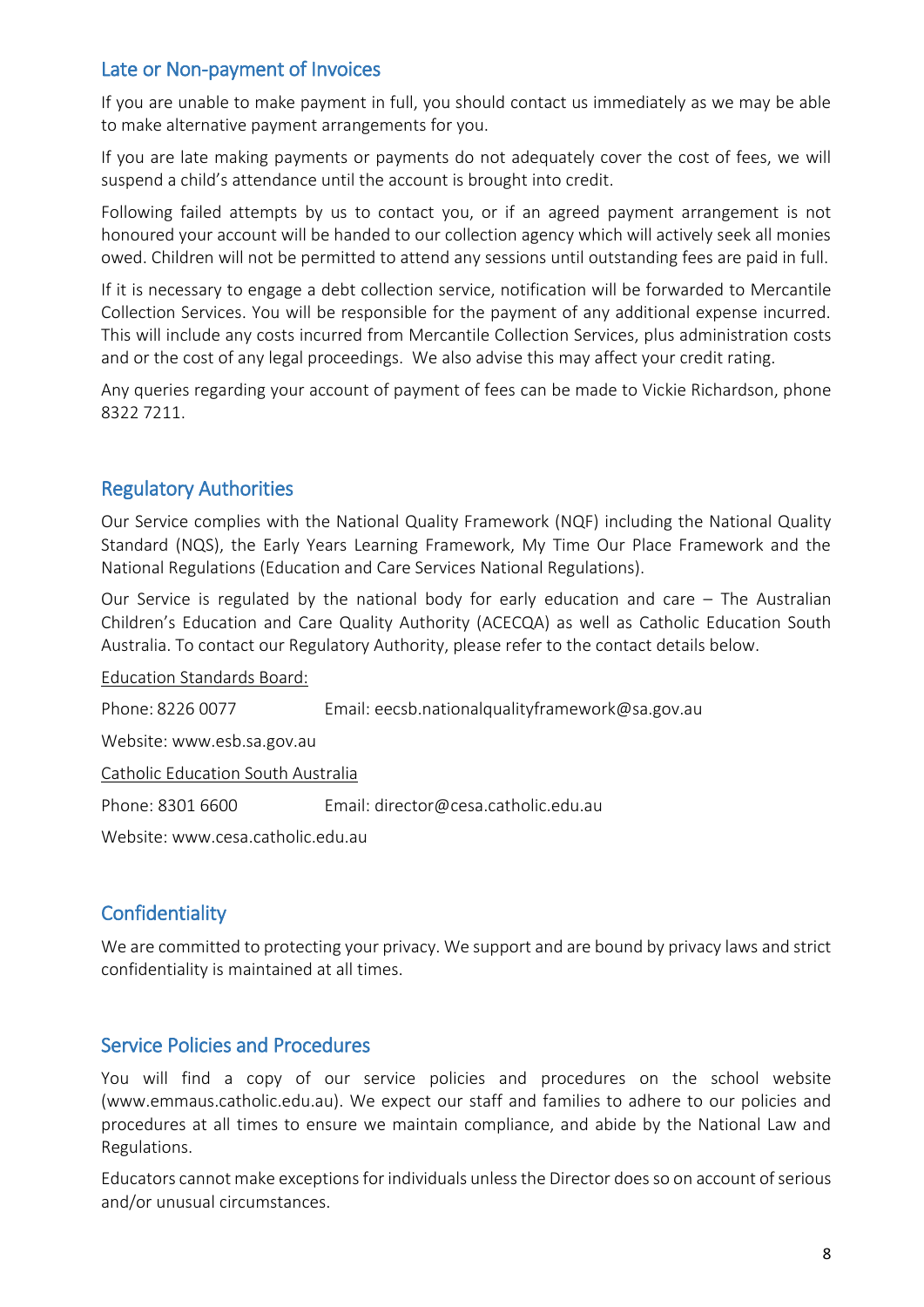We are constantly reviewing our policies and procedures and ask for staff and families' participation to ensure our policies and procedures meet families' needs and adhere to regulations. Your involvement helps us to improve our service and may lead us to change our policies and procedures. If you would like to join our OSHC Committee, please advise the front office.

# <span id="page-8-0"></span>Our Team of Educators:

- Director: Nicole Philipson
- Educators: Angus Ellard
	- Taylor Jonas Gemma Dunlevey Jasmine Makai Kate Angley Kiana Knoblauch Luke Chowles Maddie Eldridge Owen Thomas Rebecca Catt Rhianna Banfield Summer Chalmers Will Clarke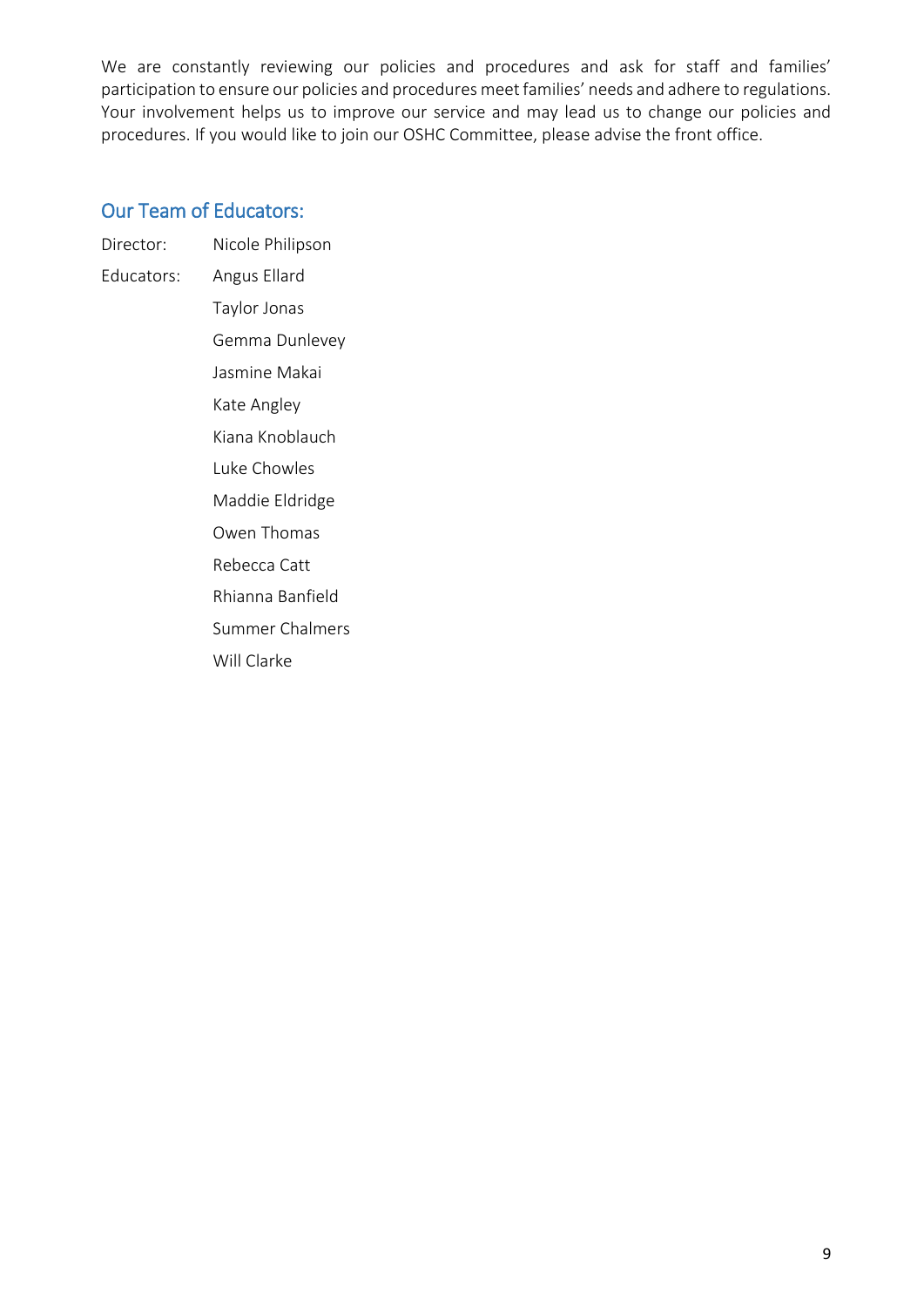# <span id="page-9-0"></span>Educational Program

The My Time Our Place Framework underpins our programming policy. The aim of this document is to extend and enrich children's learning and development.

We are committed to providing an engaging educational and leisure based program which caters for each child's individual needs, abilities and interests. Our program will continue to develop as we use the relationships children have with their families and communities, working in partnership with parents, to ensure each child's knowledge, ideas, culture, abilities and interests are the foundation of our programs.

Emmaus OSHC Service will run a homework corner for children to start their home-learning. Our staff have been trained and will listen to children read each afternoon.

Any feedback about the OSHC and Vacation Care Program will be used to improve the service we offer.

# <span id="page-9-1"></span>My Time Our Place – Framework for School Age care in Australia

The framework is set out under the following headings:

- Belonging
- Being
- Becoming

#### *Belonging*

Experiencing belonging – knowing where and with whom you belong – is integral to human existence. Children belong first to a family, a cultural group, a neighbourhood and a wider community. Belonging acknowledges children's interdependence with others and the basis of relationships in defining identities. In early childhood, and throughout life, relationships are crucial to a sense of belonging. Belonging is central to being and becoming in that it shapes who children are and who they can become.

#### *Being*

Childhood is a time to be, to seek and make meaning of the world. Being recognised the significance of the here and now in children's lives. It is about the resent and them knowing themselves, building and maintaining relationships with others, engaging life's joys and complexities, and meeting challenges in everyday life. The early childhood years are not solely preparation for the future but also about the present.

#### *Becoming*

Children's identities, knowledge, understandings, capacities, skills and relationships change during childhood. They are shaped by many different events and circumstances. Becoming reflects this process of rapid and significant change that occurs in the early years as young children learn and grow. It emphasises learning to participate fully and actively in society.

Outcome 1: Children have a strong sense of identity

- Children feel safe, secure, and supported
- Children develop their emerging autonomy, inter-dependence, resilience and sense of agency
- Children develop knowledgeable and confident self-identities
- Children learn to interact in relation to others with care, empathy and respect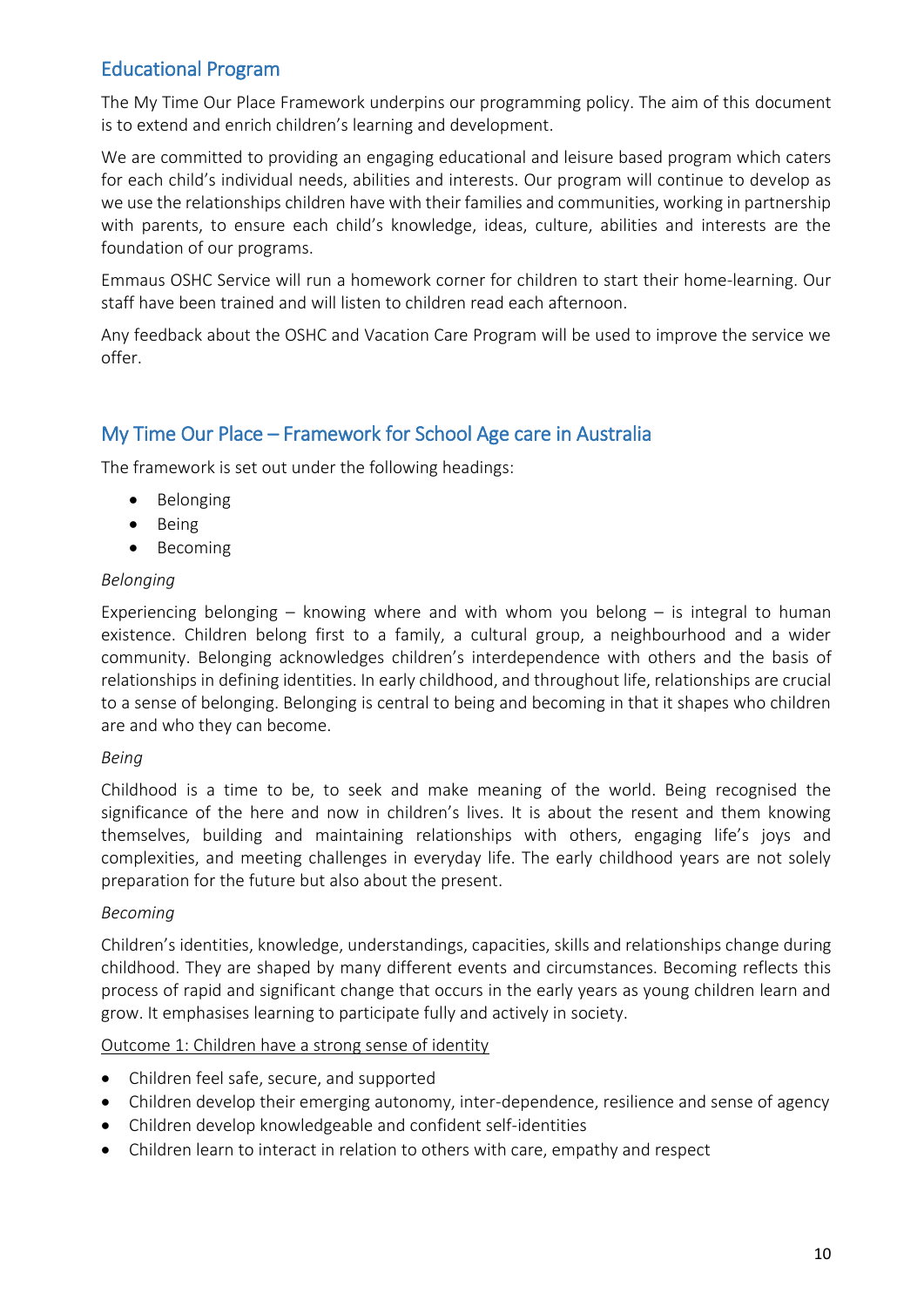#### Outcome 2: Children are connected with and contribute to their world

- Children develop a sense of belonging to groups and communities and an understanding of the reciprocal rights and responsibilities necessary for active community participation
- Children respond to diversity with respect
- Children become aware of fairness
- Children become socially responsible and show respect for the environment

#### Outcome 3: children have a strong sense of wellbeing

- Children become strong in their social and emotional wellbeing
- Children take increasing responsibility for their own health and physical wellbeing

#### Outcome 4: Children are condiment and involved learners

- Children develop dispositions for learning such as curiosity, cooperation, confidence, creativity, commitment, enthusiasm, persistence, imagination and reflexivity
- Children develop a range of skills and processes such as problem solving, enquiry, experimentation, hypothesising, researching and investigating
- Children transfer and adapt what they have learned from one context to another
- Children resource their own learning through connecting with people, place, technologies and natural and processed materials

#### Outcome 5: Children are effective communicators

- Children interact verbally and non-verbally with others for a range of purposes
- Children engage with a range of texts and gain meaning from these texts
- Children express ideas and make meaning using a range of media
- Children begin to understand how symbols and patter systems work

# <span id="page-10-0"></span>Parent Participation

The Service has an Open Door Policy and actively seeks and encourages families to be involved in the Service. This can range from evaluating and adding input to your child's experience orally, volunteering within the Service and sharing skills and experiences that the children and the program will benefit from.

We respect that time is limited for most families and we ask that you inform us as to your preferred way of communication. We offer email, Newsletters, and pride ourselves on strong verbal communication on a daily basis. We seek input and feedback from families on all aspects of the Service.

If you have any suggestions for our service, please put them in our suggestion box net to the signin sheet or suggestions can be emailed to [OSHC@emmaus.catholic.edu.au.](mailto:OSHC@emmaus.catholic.edu.au)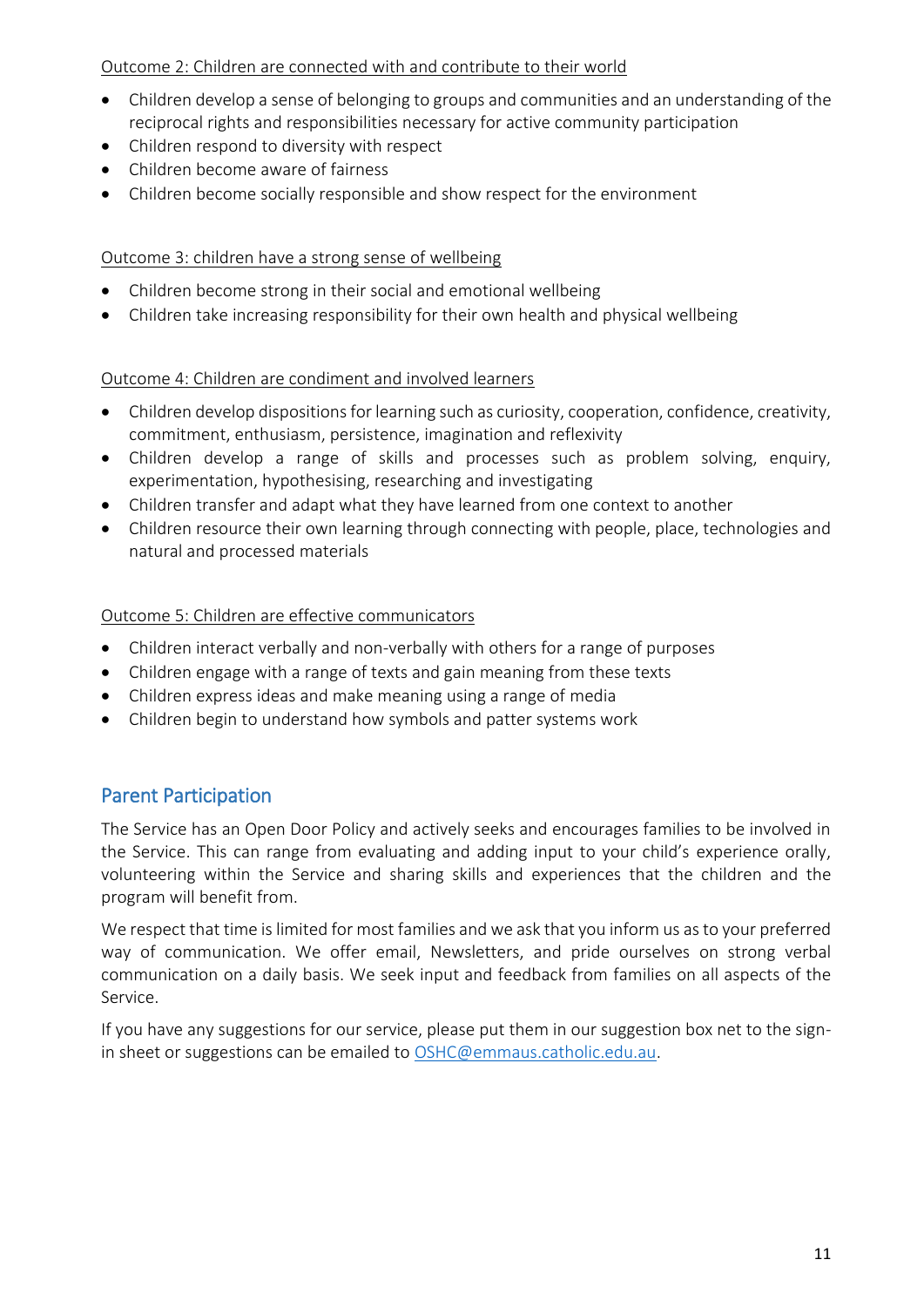# <span id="page-11-0"></span>Seesaw Application

Our service uses the Seesaw Application. Seesaw gives families an immediate and personalized window into their child's school/OSHC day, and makes communication with Educators seamless.

You will need to download the seesaw app onto your device and then you will need to scan your child's QR code. More information, including the QR code will be provided once your child is enrolled.

# <span id="page-11-1"></span>Vacation Care – What to bring to the Service

#### *Backpack*

Please ensure your child's backpack is large enough to hold all their belongings and is clearly labelled.

#### *Recess and Lunch*

Families are responsible for providing recess and lunches for children during Vacation Care, unless otherwise stated.

We will provide a nutritious snack for students in the afternoons.

#### *Clothing*

It is helpful to your child if they dress in non-restrictive, serviceable, and easy to wash clothes so that they feel free to join in all the activities. We require all t-shirts to have sleeves, no midriff or strappy tops and hats that are broad-rimmed (legionnaires, bucket hats) are essential for effective sun safety.

Shoes also need to allow children freedom to participate safely in physical activities. Thongs are unsuitable and we prefer that these are NOT worn to the Service. Lace up joggers or sandals are appropriate.

#### <span id="page-11-2"></span>Behaviour Guidelines

Educators follow the Emmaus Catholic School Behaviour Education Policy that provides consistency in the expectation of children's behaviour. The policy allows children to develop selfdiscipline, a respect for others, for property and respect for self, whilst learning to regulate their behaviour. If students make the environment unsafe for themselves and/or others or if they fail to follow the school and service expectations they may be precluded from future sessions. Parents will be notified in this instance.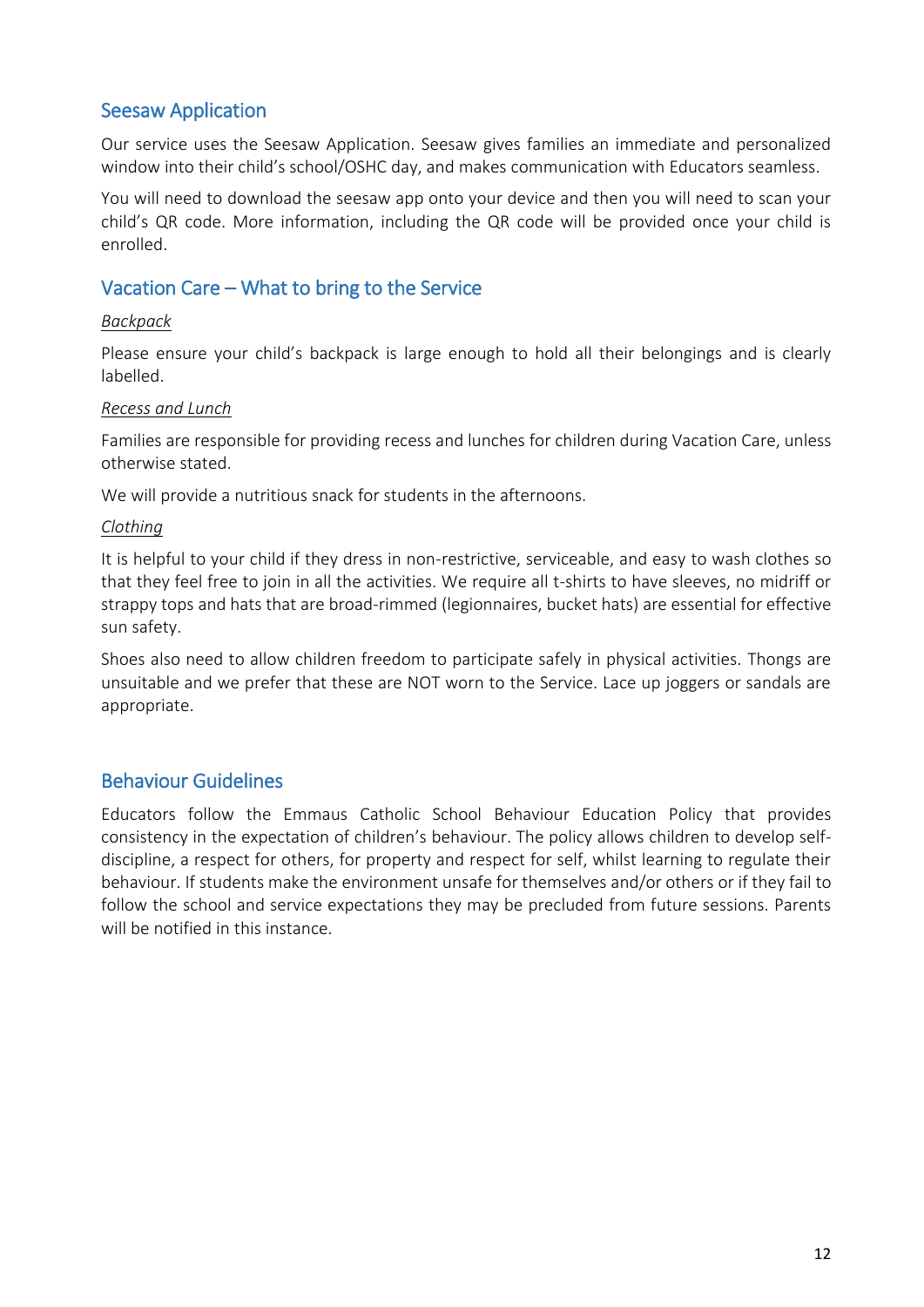# <span id="page-12-0"></span>Sun Safety

Children and Educators will wear hats and appropriate clothing when outside. Staff will encourage children, including by way of modelling behaviour, to avoid excessive exposure to the sun and to wear suitable sunscreen (at least SPF 30+) which is reapplied according to the manufacturers' recommendations. We ask that children come to the Service with sunscreen already applied so they are able to participate in outdoor play immediately and not have to wait the 20 minutes after application.

Hats are required to be worn during Terms 1, 3 and 4 or as otherwise directed. Children are to bring their own hats to the service. Legionnaires, broad-rimmed and bucket hats are acceptable. Caps and visors are not acceptable. If children do not bring a hat with them they will be required to play in shaded areas only when outdoors.

# <span id="page-12-1"></span>When should I not send my child to the Service?

We are not equipped to care for sick children; however we will do everything we can to comfort a child who has become sick whilst in our care.

If a child becomes ill whilst at the Service, the child's parents or person responsible for the child will be contacted to organise collection of the child. If the child is unable to be collected, educators will contact the child's emergency contact for collection.

# <span id="page-12-2"></span>Infectious diseases

The following information has been supplied by the National Health and Medical Research Council re: exclusion from the Service of a child suffering with the following diseases/ailments.

Please inform staff if your child has any of the following so that we can let families and Health Department know if something is going around and avoid an epidemic. (Confidentiality is always maintained).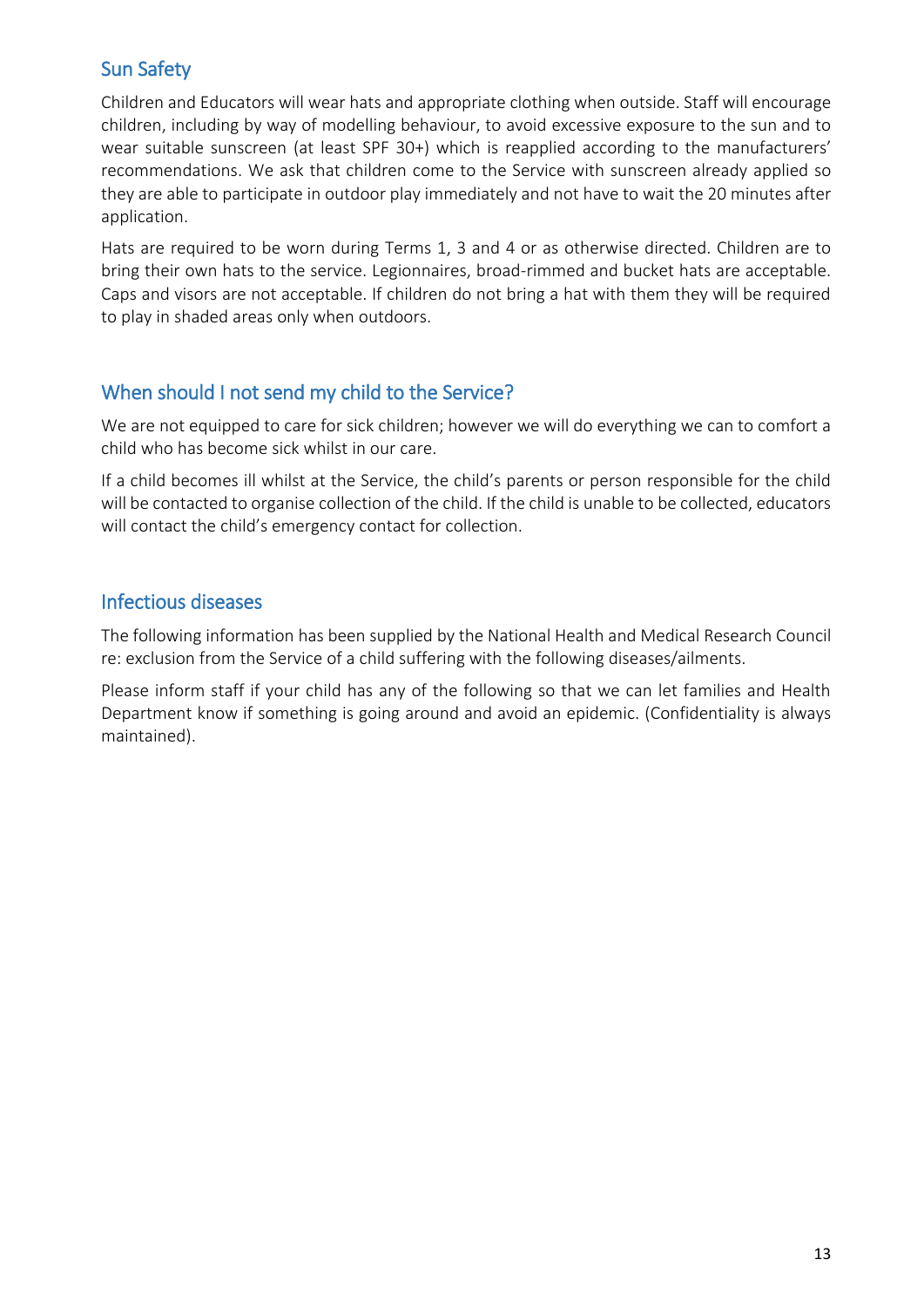| Disease or condition                            | <b>Exclusion of case</b>                                                                                                                                                                                                                                                                            |
|-------------------------------------------------|-----------------------------------------------------------------------------------------------------------------------------------------------------------------------------------------------------------------------------------------------------------------------------------------------------|
| Chickenpox                                      | Exclude until all blisters have dried (usually 5 days)                                                                                                                                                                                                                                              |
| Conjunctivitis                                  | Exclude until discharge from eyes has stopped (unless a doctor has<br>diagnosed non-infectious conjunctivitis).                                                                                                                                                                                     |
| Diarrhoea (no organism<br>identified)           | Exclude until no diarrhoea for 24 hours.                                                                                                                                                                                                                                                            |
| Diphtheria                                      | Exclude until medical certificate of recovery from SA Health's<br>Communicable Disease Control Branch is received following at<br>least two negative throat swabs, the first not less than 24 hours<br>after finishing a course of antibiotics and the second, at least the<br>next 48 hours later. |
| German Measles                                  | Until your child has fully recovered and for at least five(5) days<br>after the rash appears                                                                                                                                                                                                        |
| Glandular fever                                 | Exclusion is not necessary however some children may be too sick<br>to attend school                                                                                                                                                                                                                |
|                                                 | Hand, foot and mouth disease Exclude until all blisters are dry.                                                                                                                                                                                                                                    |
| Head lice (pediculosis)                         | Exclude until appropriate treatment has commenced.                                                                                                                                                                                                                                                  |
| Hepatitis A                                     | Exclude until medical certificate of recovery is received, and until<br>at least 7 days after onset of jaundice or illness.                                                                                                                                                                         |
| Hepatitis B                                     | Exclusion is <b>not</b> necessary.                                                                                                                                                                                                                                                                  |
| Hepatitis C                                     | Exclusion is <b>not</b> necessary.                                                                                                                                                                                                                                                                  |
| Human immunodeficiency<br>virus (HIV) infection | Exclusion is <b>not</b> necessary. If the person is severely immune<br>suppressed he or she will be vulnerable to other people's<br>infections.                                                                                                                                                     |
| Impetigo                                        | See school sores.                                                                                                                                                                                                                                                                                   |
| Influenza and influenza-like<br>illnesses       | Exclude until well                                                                                                                                                                                                                                                                                  |
| <b>Measles</b>                                  | Exclude until 4 days after the onset of the rash.                                                                                                                                                                                                                                                   |
| Meningitis (bacterial)                          | Exclude until well and has received appropriate antibiotics.                                                                                                                                                                                                                                        |
| Meningitis (viral)                              | Exclude until well.                                                                                                                                                                                                                                                                                 |
| Meningococcal infection                         | Exclude until appropriate antibiotic treatment completed and until<br>well.                                                                                                                                                                                                                         |
| <b>Mumps</b>                                    | Exclude for 5 days after onset of swelling.                                                                                                                                                                                                                                                         |
| Ringworm/tinea                                  | Exclude until the day after appropriate treatment has<br>commenced.                                                                                                                                                                                                                                 |
| Rubella (German measles)                        | Exclude until fully recovered or for at least 4 days after the onset<br>of the rash.                                                                                                                                                                                                                |
| Scarlet fever                                   | See streptococcal sore throat.                                                                                                                                                                                                                                                                      |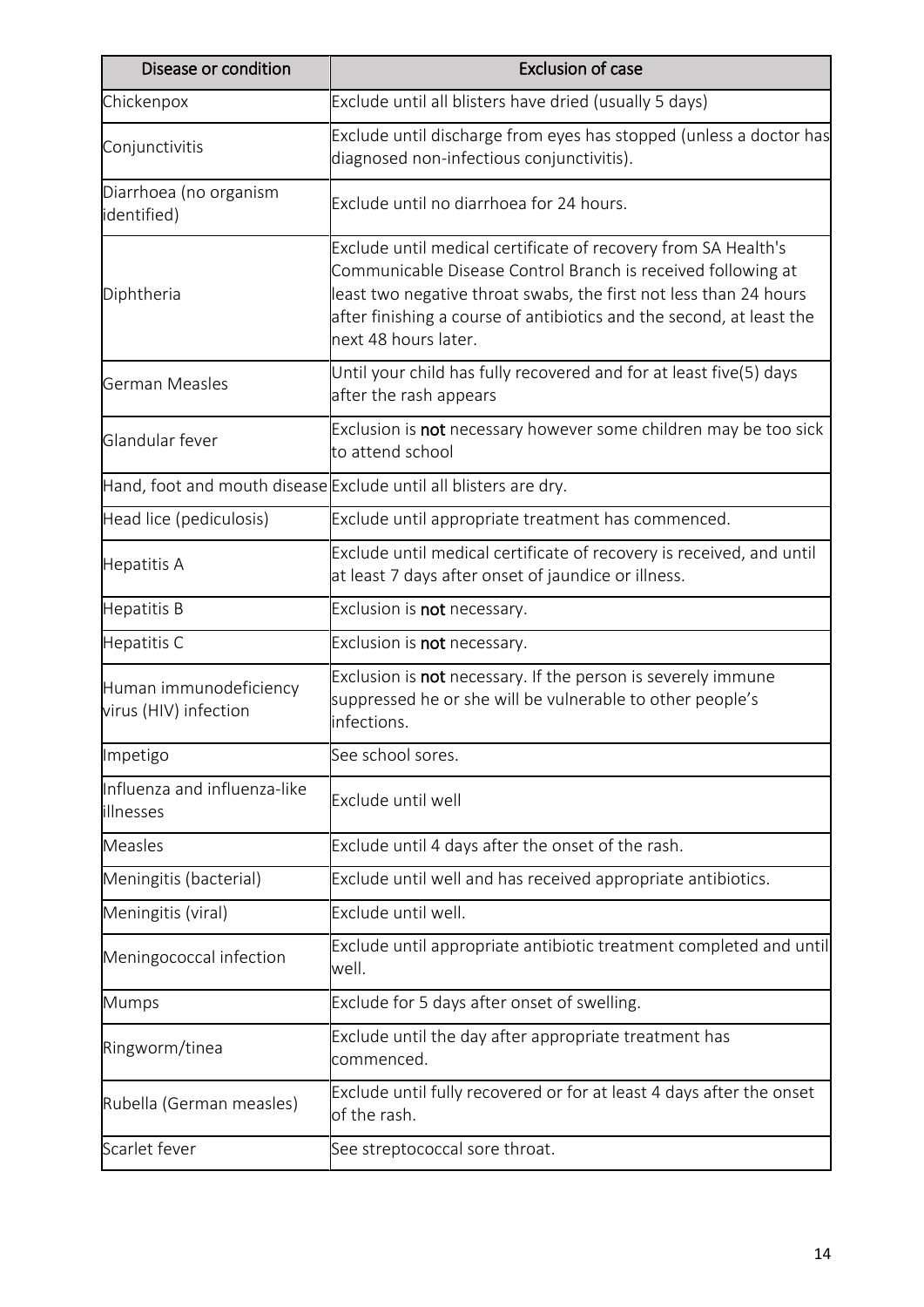| School sores (impetigo)                                | Exclude until appropriate treatment has commenced. Any sores<br>on exposed surfaces should be completely covered with a<br>dressing.                                 |
|--------------------------------------------------------|----------------------------------------------------------------------------------------------------------------------------------------------------------------------|
| Streptococcal sore throat<br>(including scarlet fever) | Exclude until the person has received appropriate antibiotic<br>treatment for at least 24 hours and feels well.                                                      |
| Tuberculosis                                           | Exclude until medical certificate is produced from SA Tuberculosis<br>Service of SA Health.                                                                          |
| Viral gastroenteritis (viral<br>diarrhoea)             | Exclude until no diarrhoea for 24 hours.                                                                                                                             |
| Whooping cough                                         | Exclude from childcare, school or workplace and similar settings<br>until 5 days after starting antibiotic treatment, or for 21 days from<br>the start of any cough. |
| Worms                                                  | If diarrhoea present, exclude until no diarrhoea for 24 hours.                                                                                                       |

If your child is NOT immunised according to our records, then they will be excluded until the threat has passed.

#### <span id="page-14-0"></span>Immunisation

From 1 January 2016, only parents of children (less than 20 years of age) who are fully immunised or are on a recognised catch-up schedule can receive the Child Care Benefit, the Child Care Rebate and the Family Tax Benefit Part A end of year supplement.

The relevant vaccinations are those under the National Immunisation Program (NIP), which cover the vaccines usually administered before age five. These vaccinations must be recorded on the Australian Childhood Immunisation Register (ACIR).

# <span id="page-14-1"></span>**Medication**

Students who are unwell should not attend OSHC.

The Director and Senior First Aid Officer will administer all medication unless it is required outside of his/her hours.

Only medication prescribed by a medical practitioner will be administered.

All parent requests for the administering of prescribed medications to their child must be in writing on the medication request form (available from the front office or from OSHC) and must be supported by specific written instruction from the medical practitioner or pharmacist, including the name of the student, dosage and time to be administered (original medications bottle or container should provide this information).

For security and safety reasons all medication is stored in a locked cupboard in the OSHC area or refrigerator, whichever is most appropriate. Medication must not be stored in school bags, desks, classroom etc.

Non-prescribed medications (eg analgesia) will not be administered by OSHC staff.

Requests for prescribed medications to be administered by OHSC staff "as needed" will cause the Director to seek further written clarification from parents.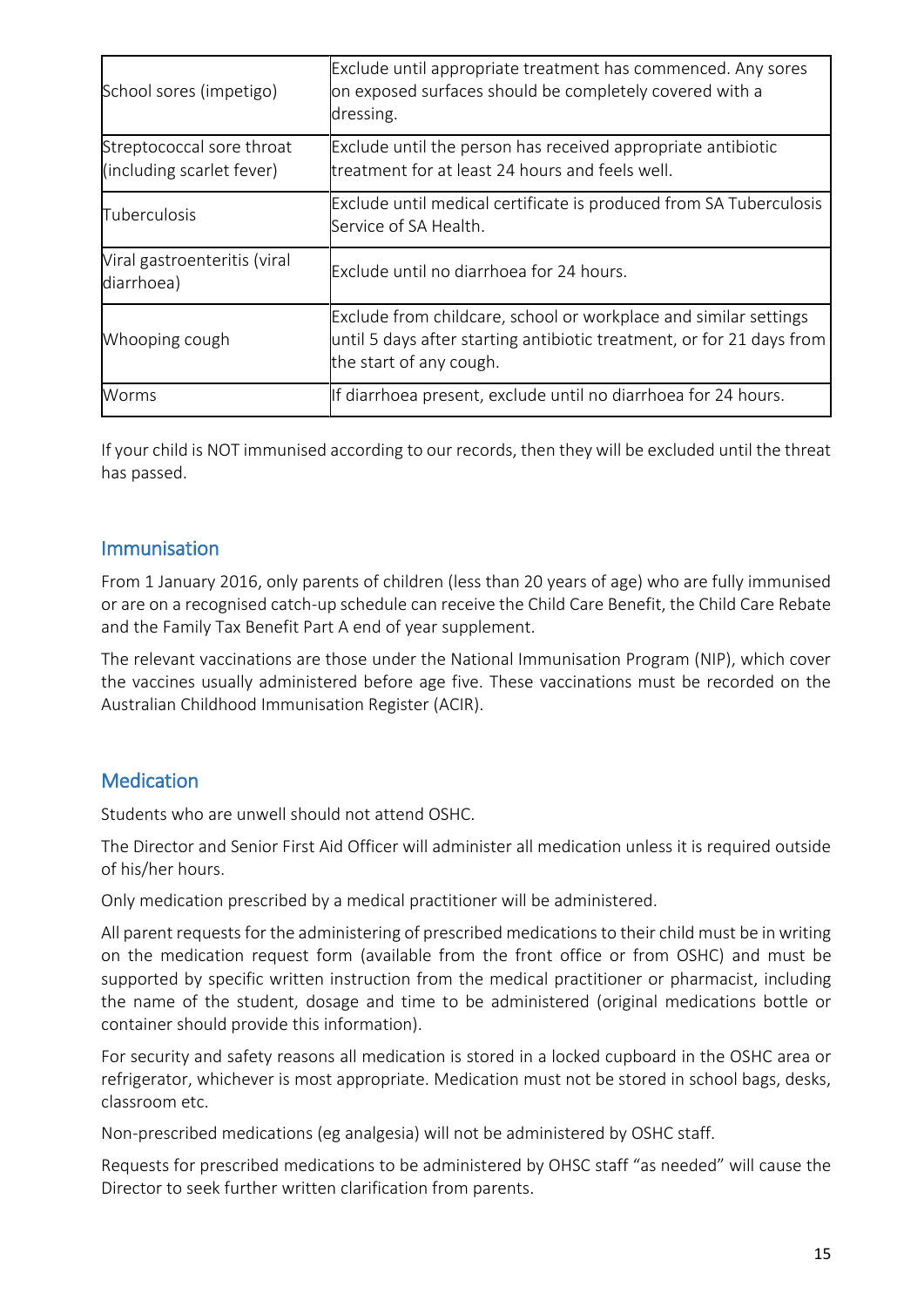# <span id="page-15-0"></span>Asthma and Anaphylaxis Medication

Parents must provide an Asthma and or Anaphylaxis plan prepared by their doctor, for their child and present it to the OSHC service.

Asthma and or Anaphylaxis sufferers should have current medication kept at school at all times.

Nebuliser pumps will not be used by the school. Spacers and inhalers will be used by the service.

#### <span id="page-15-1"></span>Unauthorised Drug Use

When under the OSHC service's jurisdiction, students, volunteers or staff are not permitted to use any drug or to be under the influence of a drug substance.

Emmaus Catholic School service is a smoke free environment. Students are not permitted to possess or use tobacco products.

Alcohol – students, volunteers or staff are not permitted to possess or consume alcohol.

Inhalants – students, volunteers or staff are not permitted to inhale or ingest a solvent or other chemical.

Safety Procedures Must Be Used When Dealing With The Following:

Needles – if used syringes are found within the grounds of the school, students must not touch but must alert a member or staff who will deal with it in the appropriate manner.

Blood/body fluid – students should alert a staff member when a student is bleeding so that the student can be assisted safely. Gloves must be worn and Infection Control procedures followed.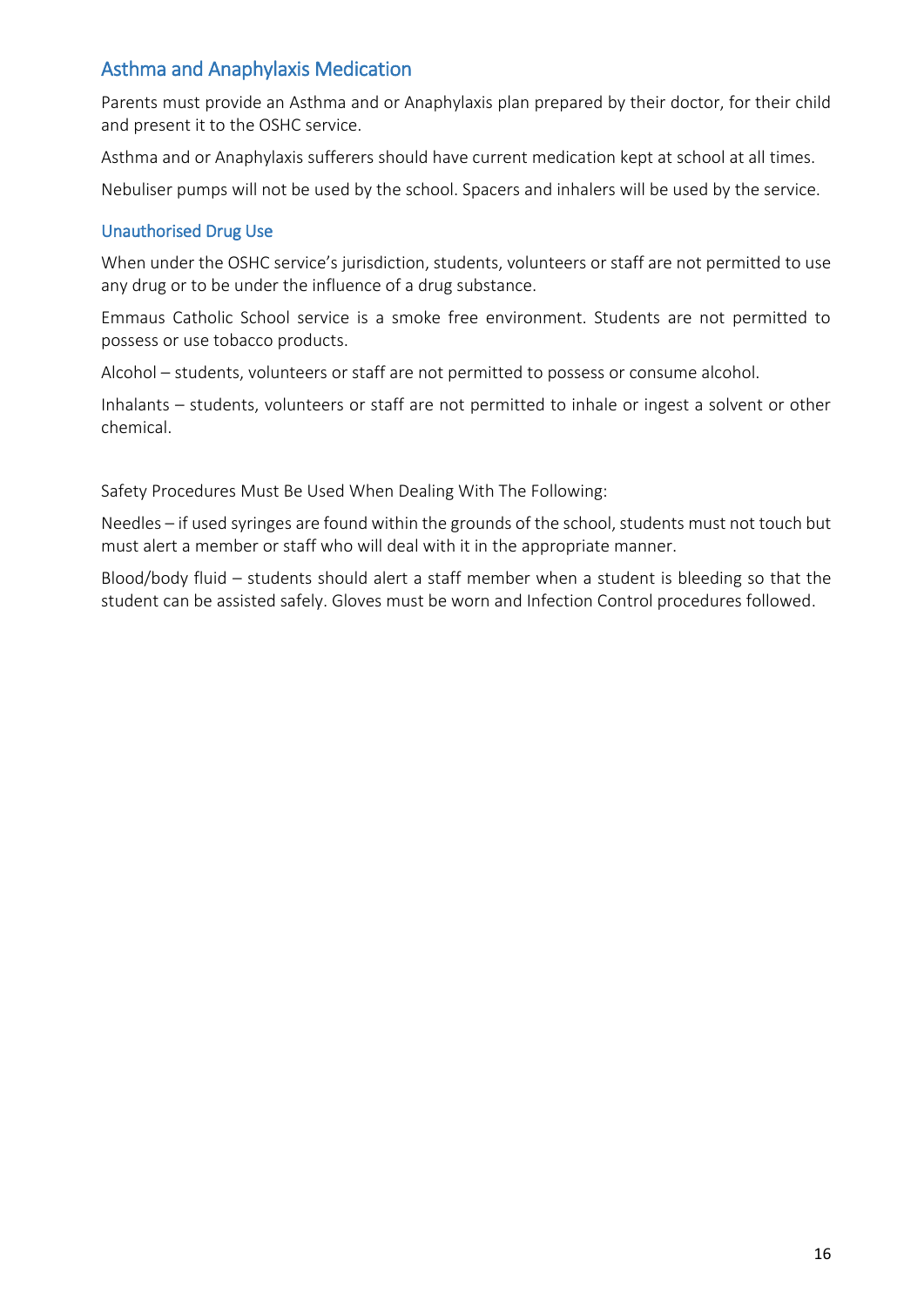# <span id="page-16-0"></span>Accidents

The responsible person will contact parents immediately if a child is involved in a serious accident at the Service. As a matter of extreme importance, parents must ensure that the Service has upto-date emergency contact numbers.

An incident report will be filled out for all accidents, injuries and illnesses. This will contain details of the accident/injury/illness, any first aid that was administered, and be signed by an Educator, the responsible person and by the parent.

Parents will be notified in writing if any medical attention is given to their child.

# <span id="page-16-1"></span>Emergency Drills

The Service has devised an emergency management plan and evacuation and lock-in drills will occur on a regular basis. Emergency evacuation plans are displayed in all areas of our school.

# <span id="page-16-2"></span>Workplace Health and Safety

We welcome all feedback regarding the safety of our Service. If you see something that concerns you regarding safe work practices, the safety of building and equipment or general work health and safety, please contact the Director immediately.